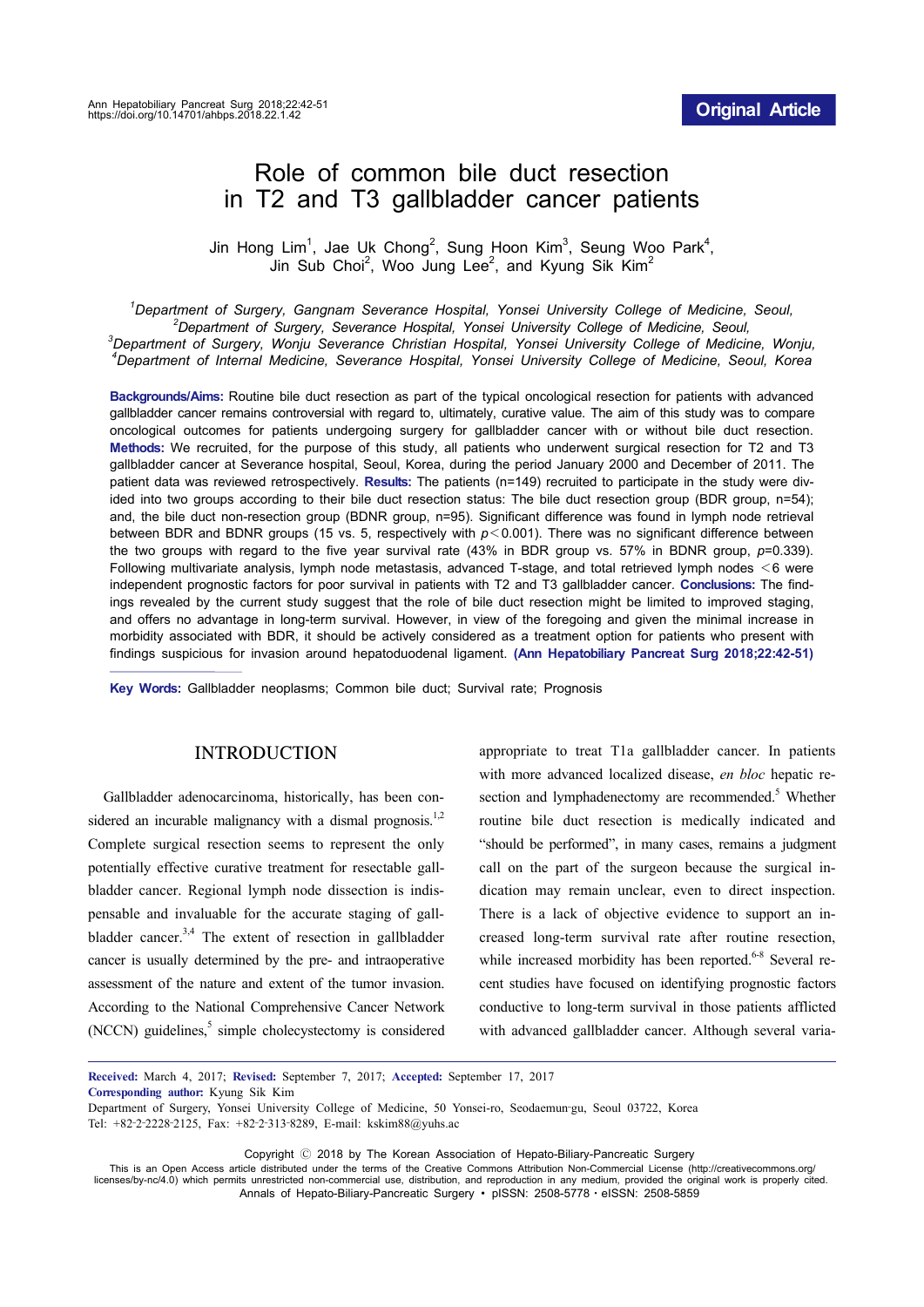bles such as lymphovascular invasion, the operative method and total lymph node count of  $\leq 6$  have been proposed no definitive consensus has ever been achieved. $3,9,10$ 

Current guidelines<sup>5</sup> suggest that a selective approach to bile duct resection be implemented and utilized, with the aim of ensuring a negative margin. Despite the relative paucity of rarified, substantial medical evidence, others recommend routine bile duct resection in an effort to increase chances of disease-free survival.<sup>9</sup> The aim of this study was to more precisely assess and identify the role of bile duct resection for T2 and T3 gallbladder cancer, vis-à-vis the specific issues of oncological and long-term survival benefit.

## MATERIALS AND METHODS

## Patients

For the purpose of this study, all patients who underwent surgical resection for documented diagnoses of gallbladder cancer at the Severance hospital, Seoul, Korea during the period January 2000 through December of 2011 were identified. Patients were included for further analysis if the pathological and surgical report confirmed T2 or T3 gallbladder cancer, and an R0 margin. The patients recruited for the study were divided into two groups: The bile duct resected (BDR group); and, the bile duct non-resected group (BDNR group). Formal comparison was made between the clinicopathologic characteristics and the follow-up data referable to the patients in each of the two groups.

#### Preoperative studies

All patients underwent preoperative abdominal ultrasonography and computed tomography. Endoscopic ultrasonography was used to identify and assess the degree of penetration of the focal malignancy into the gallbladder wall in patients with suspected invasive lesions. Positron emission tomography was performed to evaluate distant metastases after laparoscopic or open cholecystectomy in patients with incidentally-diagnosed gallbladder cancer. Blood levels of carbohydrate antigen 19-9 (CA 19-9) were evaluated as a tumor marker. The medical history of each participant patient was scrutinized, and all patients underwent physical examinations, baseline laboratory testing, electrocardiography and chest imaging.

#### Surgical strategy

The standard surgical procedure undertaken was radical cholecystectomy (involving cholecystectomy and segment 4b/5 liver resection around the gallbladder bed), with a margin of approximately 2 cm. However, some surgeons did not perform liver resections (in those cases where intraoperative inspection and the findings did not reveal gross liver invasion). Lymph node (LN) dissection was classified as either "D1" or "D2" dissection. The D1 was defined as "dissection around the hepatoduodenal ligament (including LN removal around the cystic duct, bile duct, portal vein, and hepatic artery) and dissection of LNs around the gastrohepatic ligament". The D2 dissection was defined as "D1 dissection plus dissection of the celiac LNs, pancreaticoduodenal LNs, and para-aortic LNs". Although the extent of lymph node dissection often depended on a judgement call by the individual surgeon, D1 dissection was routinely performed by all surgeons. Dissection of para-aortic lymph nodes and other nodes belonging to the N2 group were usually conducted when lymph node enlargement was observed intraoperatively. Para-aortic lymph nodes were excluded from the total lymph node count. The nature and extent of additional or combined resection was determined by tumor extent. Decision regarding bile duct resection depended on the surgeons' visual and tactile assessment in the operating room. During the study period within the institution, no consensus was achieved among the surgeons regarding the issue of "routine" bile duct resection. Due to the lack of consensus, some surgeons performed routine bile duct resection, while others opted to perform the procedures which they considered medically reasonable and necessary based upon dynamic assessment of the intraoperative findings during the actual surgery. Regardless, we also noted that complete clearance of the hepatoduodenal ligament including bile duct resection, was always performed in the patients with positive cystic duct resection margins, as well as those patients suspected to have direct invasion around the hepatoduodenal ligament as identified in preoperative imaging studies.

#### Perioperative and follow-up data

During surgery, operative procedures, operative time, intraoperative blood loss and transfusion requirement were carefully documented. Complications were registered ac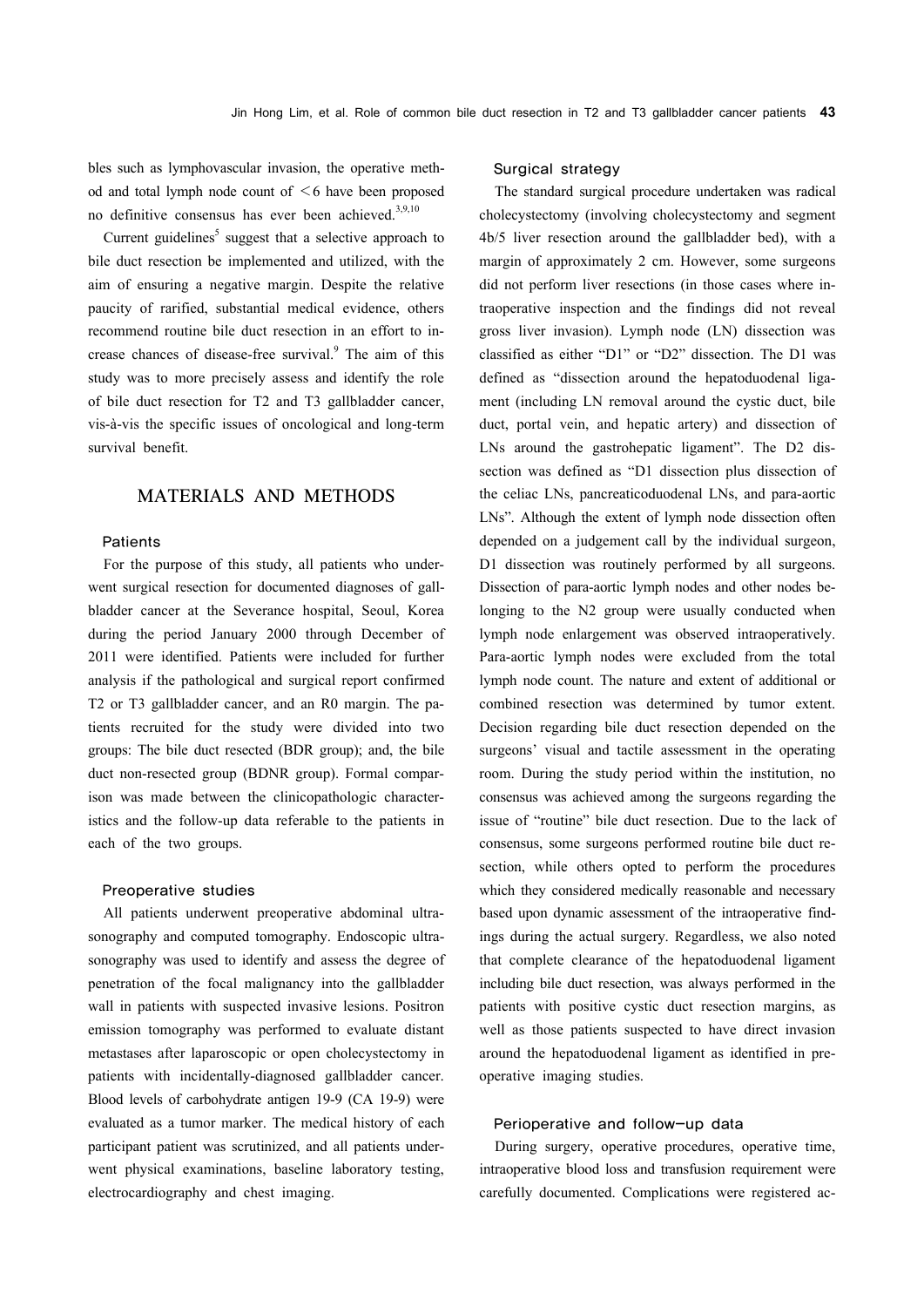cording to the Clavien-Dindo Classification of Surgical Complications.<sup>11</sup> Patients with advanced T-stage (T≥3) or lymph node metastasis ( $N \ge 1$ ) were recommended for adjuvant chemotherapy, radiotherapy, or chemoradiation therapy. Patients were referred to medical oncologists, and each oncologist chose a different treatment regimen according to experience and preference. The adjuvant therapy was not provided if the patient declined the treatment, or if the patient's performance status was greater than two based on the Eastern Cooperative Oncology Group guidelines. CA 19-9 levels were checked as a tumor marker, and an abdominal-pelvic computed tomography scan was performed at three months postoperative. If and when tumors recurred, chemotherapy and/or radiation therapy were initiated dependent upon patient status. Local recurrence of tumors, such as the trocar site recurrence, was controlled by surgical excision. The tumor recurrences were categorized as "local recurrences" or "distant metastases". The documented date of the last follow-up was set at January 2015.

#### Statistical analysis

For each quantitative variable, the Shapiro-Wilk test was used as a test of normality. Continual data were compared using Student's t-test or Mann-Whitney U test, as appropriate. Categorical variables were compared using the Chi-square test or Fisher's exact test, as appropriate. Survival curves were calculated by the Kaplan-Meier method; differences in the survival curves were compared by the log-rank test. Multivariate analysis identified prognostic factors of survival using the Cox proportional hazard model. Statistical analyses were performed with Statistical Package for the Social Sciences v.20 software (IBM-SPSS Inc., Chicago, IL USA). Statistical significance was defined by *p*-values  $\leq 0.05$ .

## RESULTS

Of the 271 patients who underwent surgery for gallbladder cancer within the study period, 211 (78%) patients underwent R0 resection. Of these 211 patients, 149 (55%) had T2 or T3 disease confirmed pathologically and were included for further analysis (Fig. 1).

Clinicopathologic characteristics of patients divided into BDR group and BDNR group are summarized in Table

1. Eighty-nine patients (60%) received liver resection; of these subjects, 73 (49%) received partial or complete resection of segment 4b/5. Trisectionectomy was performed in eight patients (5%), central bisectionectomy in three patients (2%) and hemihepatectomy in five patients (3%). Combined resection of adjacent organs was performed in six patients (4%) of BDR group and included the pancreas  $(n=3)$ , duodenum  $(n=1)$ , and colon  $(n=2)$  (Fig. 2). Of the 50 patients with T3 tumors, invasion into the liver (n=30), serosa (n=17) and bile duct (n=3) were diagnoseded and documented.

The median follow-up period for BDR group was 50 months (range: 0-145 months) and for BDNR group was 80 months (range: 0-152 months). During the follow-up period, recurrence occurred in 64 patients (43%). Local recurrences (n=8) occurred at the liver resection margin  $(n=4)$ , hilar area  $(n=3)$  and trocar site  $(n=1)$ .

Given the clinicopathologic heterogeneity (Table 1) among the two groups, a subgroup analysis was performed for those who underwent liver resection (n=89) with or without BDR (Table 2). In this subset of patients, only eleven of 47 patients underwent BDR for suspected invasion.

While median operative time and postoperative hospital stay was significantly increased in the BDR group, complication rates were seemingly unaffected. Complications (according to Clavien-Dindo Classification) were comparable between BDR and BDNR group (*p*=0.558). Among 10 (21%) complications in BDR group, three were grade 1 and included ascites and seroma. One patient had



**Fig. 1.** Distribution of T-stage according to residual tumor.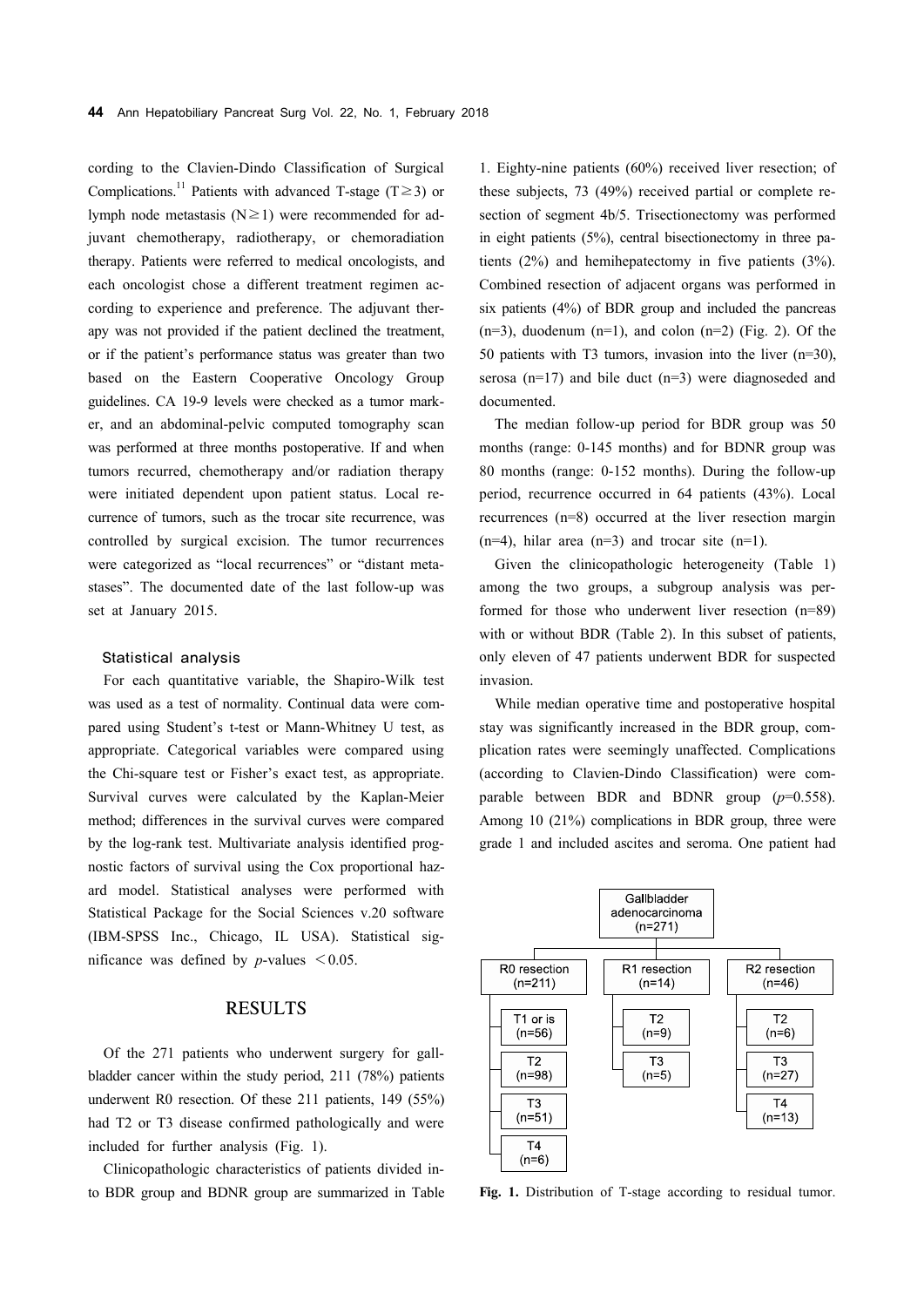|  | Table 1. Clinicopathologic characteristics |  |
|--|--------------------------------------------|--|
|  |                                            |  |

| Variables                                          |                                 | BDR group $(N=54)$ | BDNR group $(N=95)$ | $p$ -value   |
|----------------------------------------------------|---------------------------------|--------------------|---------------------|--------------|
| Median age, years (range)                          |                                 | $61(38-82)$        | $62(48-80)$         | 0.358        |
| Gender, n                                          | Male                            | 23 (43%)           | 44 (46%)            | 0.661        |
| Initial presentation                               |                                 |                    |                     | 0.122        |
| Incidental with reoperation                        |                                 | 18 (33%)           | 44 (46%)            |              |
| Non-incidental                                     |                                 | 36 (67%)           | 51 (54%)            |              |
| Liver resections, n                                |                                 | 47 (87%)           | 42 (44%)            | < 0.001      |
| Pathology, n                                       |                                 |                    |                     |              |
| T-stage                                            | T <sub>2</sub>                  | 29 (54%)           | 70(74%)             | 0.013        |
|                                                    | T <sub>3</sub>                  | 25 (46%)           | 25(26%)             |              |
| N stage                                            | N <sub>0</sub>                  | 30 (56%)           | 66 (70%)            | 0.049        |
|                                                    | N1                              | 11 $(20\%)$        | 20(21%)             |              |
|                                                    | N <sub>2</sub>                  | 13 $(24%)$         | $9(10\%)$           |              |
| AJCC 7th stage, n                                  | $\mathop{\mathrm{II}}\nolimits$ | 16 $(30\%)$        | 51 (54%)            | 0.011        |
|                                                    | <b>IIIA</b>                     | 14 $(26%)$         | 15 $(16%)$          |              |
|                                                    | <b>IIIB</b>                     | 11 $(20\%)$        | 20(21%)             |              |
|                                                    | <b>IVB</b>                      | 13 $(24%)$         | $9(10\%)$           |              |
| Lymphovascular invasion                            | Yes                             | 8(15%)             | 16 (17%)            | 0.746        |
|                                                    | No                              | 46 (85%)           | 79 (83%)            |              |
| Perineural invasion                                | Yes                             | 12(22%)            | $9(10\%)$           | 0.032        |
|                                                    | No                              | 42 (78%)           | 86 (91%)            |              |
| Differentiation                                    | Well                            | 8(15%)             | 39 $(41\%)$         | 0.003        |
|                                                    | Moderate                        | 25 (46%)           | 38 (40%)            |              |
|                                                    | Poor                            | 10(19%)            | 11 $(12%)$          |              |
|                                                    | Unknown                         | 11 $(20\%)$        | 7 $(7%)$            |              |
| Median lymph nodes retrieved (Interquartile range) |                                 |                    |                     |              |
| All lymph nodes (except LN 16)                     |                                 | $14.5(8-18.25)$    | $5(0-13)$           | ${}_{0.001}$ |
| LN 7,8,9                                           |                                 | $3(0-6)$           | $0(0-3)$            | < 0.001      |
| LN <sub>12c</sub>                                  |                                 | $1(1-2)$           | $1(1-1)$            | 0.662        |
| LN 12ec                                            |                                 | $3.5(1-5)$         | $1(0-4)$            | 0.005        |
| LN 13                                              |                                 | $1(0-2)$           | $0(0-1)$            | 0.001        |
| LN 16                                              |                                 | $3(0-6)$           | $0(0-5)$            | 0.031        |
| Adjuvant therapy, n                                |                                 | $27(50\%)$         | 47 (50%)            | 0.951        |
| Recurrence, n                                      |                                 | 26 (48%)           | 38 (40%)            | 0.334        |

BDR group, bile duct resection group; BDNR group, bile duct non-resection group; LN 16, para-aortic lymph nodes; LN 7,8,9, lymph nodes around the gastrohepatic ligament; LN12c, pericholecystic lymph nodes; LN 12ec, lymph nodes around the hepatoduodenal ligament, excluding pericholecystic nodes; LN 13, retropancreatic lymph nodes



**Fig. 2.** Type of operative procedures. BDNR group, bile duct non-resection group; BDR group, bile duct resection group; Chole, cholecystectomy; LN, lymph node dissection; CBD, common bile duct resection; Radical chole+etc., Radical cholecystectomy and combined resection; PPPD, Pyloruspreserving pancreaticoduodenectomy.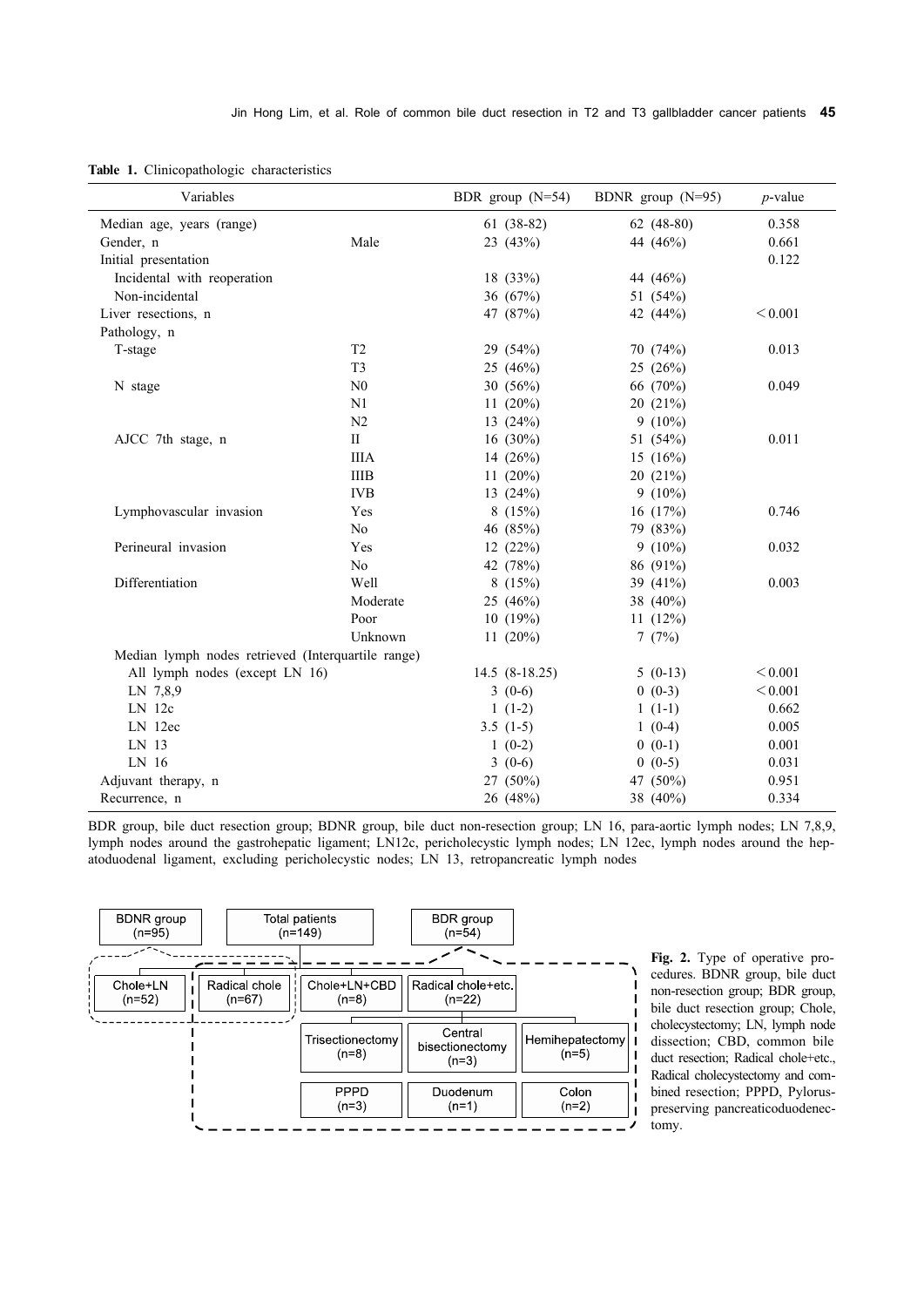#### **46** Ann Hepatobiliary Pancreat Surg Vol. 22, No. 1, February 2018

| Variables                                          |                |  | BDR group $(N=47)$ |  | BDNR group $(N=42)$ | $p$ -value |
|----------------------------------------------------|----------------|--|--------------------|--|---------------------|------------|
| Median age, years (range)                          |                |  | $60(38-82)$        |  | 63 (48-75)          | 0.258      |
| Gender, n                                          | Male           |  | 19                 |  | 22                  | 0.259      |
|                                                    | Female         |  | 28                 |  | 20                  |            |
| Median operative time, min (range)                 |                |  | 372 (216-739)      |  | 221 (112-556)       | < 0.001    |
| Median intraoperative blood loss, ml (range)       |                |  | 350 (0-2300)       |  | 275 (0-2100)        | 0.432      |
| Complications, n                                   |                |  | 10(21%)            |  | 5(12%)              | 0.558      |
| Median postoperative hospital stay, days (range)   |                |  | $14.5(7-43)$       |  | $12(7-83)$          | 0.025      |
| Differentiation, n                                 | Well           |  | 7(19%)             |  | 15(39%)             | 0.071      |
|                                                    | Moderate/poor  |  | 29 (81%)           |  | 24 (62%)            |            |
| Lymphovascular invasion, n                         |                |  | 7(15%)             |  | 5(12%)              | 0.680      |
| Perineural invasion, n                             |                |  | 11 $(23%)$         |  | 4 $(10\%)$          | 0.081      |
| Lymph node metastasis, n                           |                |  | 20(43%)            |  | 13 $(31\%)$         | 0.258      |
| T-stage, n                                         | T <sub>2</sub> |  | 24 (51%)           |  | 26(62%)             | 0.303      |
|                                                    | T <sub>3</sub> |  | 23 (49%)           |  | 16(38%)             |            |
| AJCC $7^{\text{th}}$ stage, n                      | П              |  | 14 $(30\%)$        |  | 20(48%)             | 0.105      |
|                                                    | <b>IIIA</b>    |  | 13 (28%)           |  | 9(21%)              |            |
|                                                    | <b>IIIB</b>    |  | 9(19%)             |  | 10(24%)             |            |
|                                                    | <b>IVB</b>     |  | 11(23%)            |  | 3(7%)               |            |
| Median lymph nodes retrieved (Interquartile range) |                |  |                    |  |                     |            |
| All lymph nodes (except LN 16)                     |                |  | $15(8.00-19.00)$   |  | $9(4.75-15.25)$     | 0.006      |
| LN 7,8,9                                           |                |  | $4(0-6)$           |  | $1.50(0-5.25)$      | 0.115      |
| $LN$ 12 $c$                                        |                |  | $1(1-2)$           |  | $1(1-1.75)$         | 0.742      |
| LN 12ec                                            |                |  | $3(1-5)$           |  | $2(0-5.25)$         | 0.379      |
| LN 13                                              |                |  | $1(0-2)$           |  | $0(0-1)$            | 0.013      |
| LN 16                                              |                |  | $3(0-6)$           |  | $0(0-6)$            | 0.302      |

**Table 2.** Comparison between bile duct resection and bile duct non-resection groups for combined liver resected patients

BDR group, bile duct resection group; BDNR group, bile duct non-resection group; LN 16, para-aortic lymph nodes; LN 7,8,9, lymph nodes around the gastrohepatic ligament; LN12c, pericholecystic lymph nodes; LN 12ec, lymph nodes around the hepatoduodenal ligament, excluding pericholecystic nodes; LN 13, retropancreatic lymph nodes

a grade 2 complication with chyle drainage. Four patients had grade 3a complications and included pigtail insertions for fluid collection. Remaining two patients had grade 3b complications due to wound repair under general anesthesia.

Para-aortic lymph node (LN 16) dissection was performed more frequently in the BDR group (29 patients (62%) vs. 18 patients (43%), *p*=0.032).

Twenty-two patients (50%) in the BDR group and 22 patients (52%) in the BDNR group received adjuvant therapy, *p*=0.600.

In terms of recurrence, there was no significant difference between the two groups (21 patients (45%) in the BDR group vs. sixteen patients (38%) in the BDNR group, *p*=0.529. Most of the recurrences were distant metastasis.

At the end of the follow-up period, 83 patients (56%) were still alive. There was a follow-up loss of three patients (2%) after the discharge from the hospital. The 5-year disease-free survival and overall survival rates were 55% and 54%, respectively. The 5-year overall survival rates of Stages II, IIIA, IIIB and IVB (according to cancer stage using the American Joint Committee on Cancer (AJCC)  $7<sup>th</sup>$  Edition Staging) were 69%, 43%, 51%, and 16%, respectively. There were significant differences of overall survival rate according to the TNM stage, except between stage IIIA and IIIB (*p*=0.460). Comparisons of survival rates (according to TNM) stage are shown in Fig. 3.

According to the survival analysis for bile duct resection, there was no evidence of survival benefit of bile duct resection in each of cancer stage (Fig. 4). Further survival analysis for liver resected patients has also shown no significant role of bile duct resection in both overall survival and disease-free survival (Fig. 5).

In univariate analysis for disease-free survival, bile duct resection (*p*=0.048) was one indicator of poor survival outcome. However, in multivariate analyses, lymph node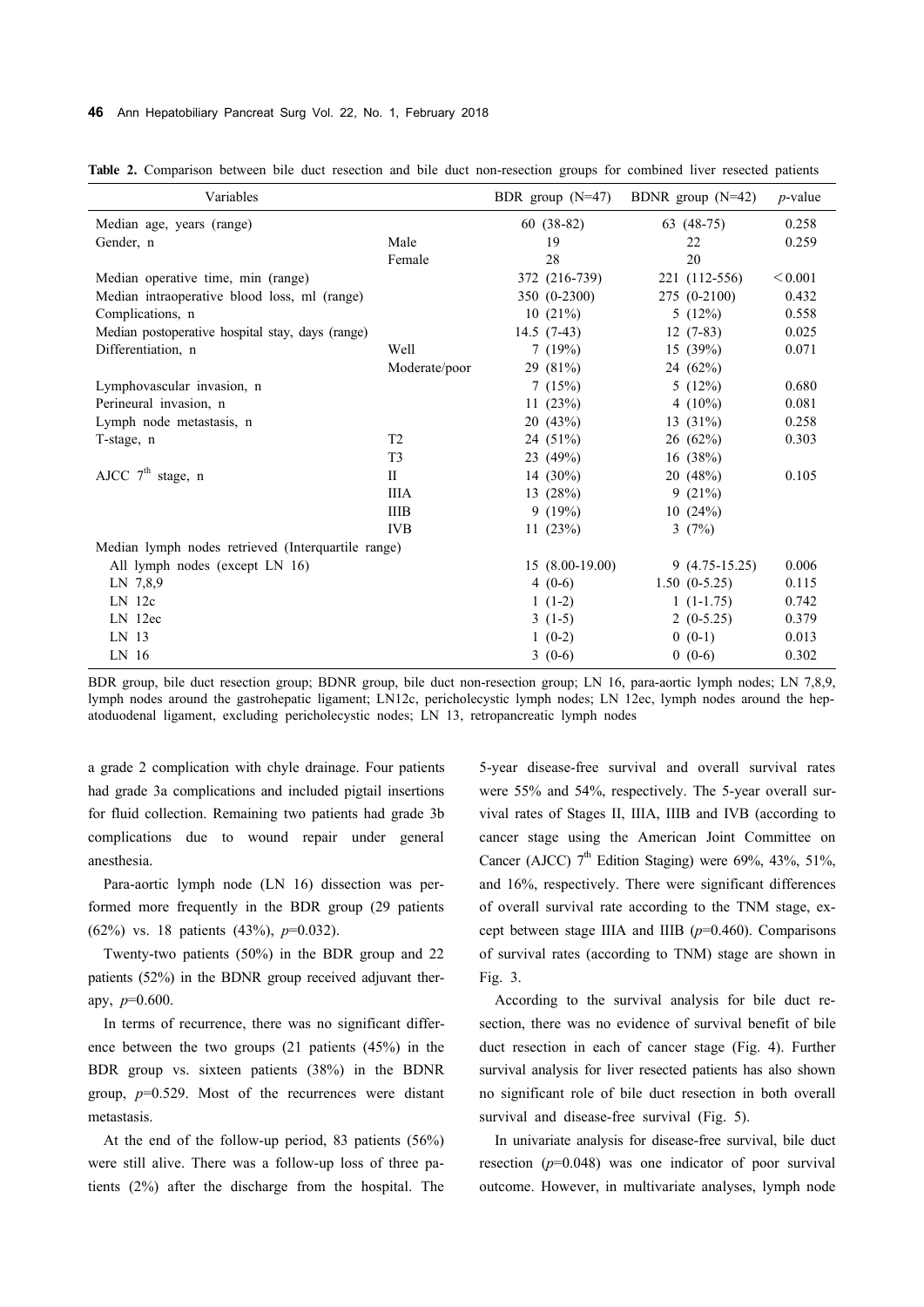

Fig. 3. Survival curves according to American Joint Committee on Cancer Staging Manuam 7<sup>th</sup> edition TNM stage. (A) Disease-free survival. (B) Overall survival.

metastasis (*p*=0.021), T3 stage vs. T2 stage (*p*=0.001), and total retrieved lymph nodes  $\leq 6$  vs.  $\geq 6$  ( $p \leq 0.001$ ) were the independent prognostic factors for poor survival outcome (Table 3). In multivariate analysis for overall survival, lymph node metastasis, T3 stage, and the total number of retrieved lymph nodes  $\leq 6$  were the independent prognostic factors of poor survival outcome (Table 4).

## DISCUSSION

The optimal extent of resection in advanced gallbladder cancer patients remains a debated issue. Chiefly, the clinical significance of concomitant bile duct resection remains controversial. Kokudo et al. $^7$  reported no appreciable survival benefit secondary to bile duct resection in patients with LN metastasis. Sakamoto et al.<sup>8</sup> also reported that there was no perceptible survival benefit associated with bile duct resection in patients with  $\geq$ T2 gallbladder cancer. Araida et al.<sup>6</sup> analyzed 838 gallbladder cancer patients and reported that no survival difference resulted from bile duct resection in patients without direct infiltration of the hepatoduodenal ligament.

In the current study, there were no significant, documented differences in the overall survival between the BDR group and BDNR group, even though the BDR group patients had more advanced tumors than the BDNR group patients. Advanced T-stage, presence of LN metastasis and total LN count of  $\leq 6$  were the independent prognostic indicators of poor survival outcome in the multivariate analysis. In other study groups, lymphovascular invasion, perineural invasion, LN metastasis, total LN count of  $\leq 6$  and poor differentiation have been reported to be significant prognostic factors in patients with gallbladder cancer.<sup>3,9,10</sup>

Adequate LN assessment is important in patients with gastrointestinal cancers,<sup>12-14</sup> because insufficient lymph node dissection during surgery impedes accurate staging. Ito et al. $3$  reported that the minimum LN requirement for adequate gallbladder cancer staging was six nodes. In our study, the LN count of  $\leq 6$  was also the prognostic factor for poor survival outcome in gallbladder cancer patients (T2 and T3 stage) who received R0 resection. The BDR group had more LNs removed than the BDNR group. Specifically, the LNs around the retropancreatic area were more frequently retrieved in the BDR group. Although bile duct resection did not affect the overall survival of gallbladder cancer patients, bile duct resection could be helpful for more accurately staging the disease.

Anatomically, the lymphatics around the hepatoduodenal ligament are the first lymphatic channels draining the gallbladder.15 Tumor cell-spread into the hepatoduodenal ligament is very frequently observed in advanced gallbladder cancer. In 2014, pathologists in Japan reported 70.6% lymphatic/venous/perineural invasion of gallbladder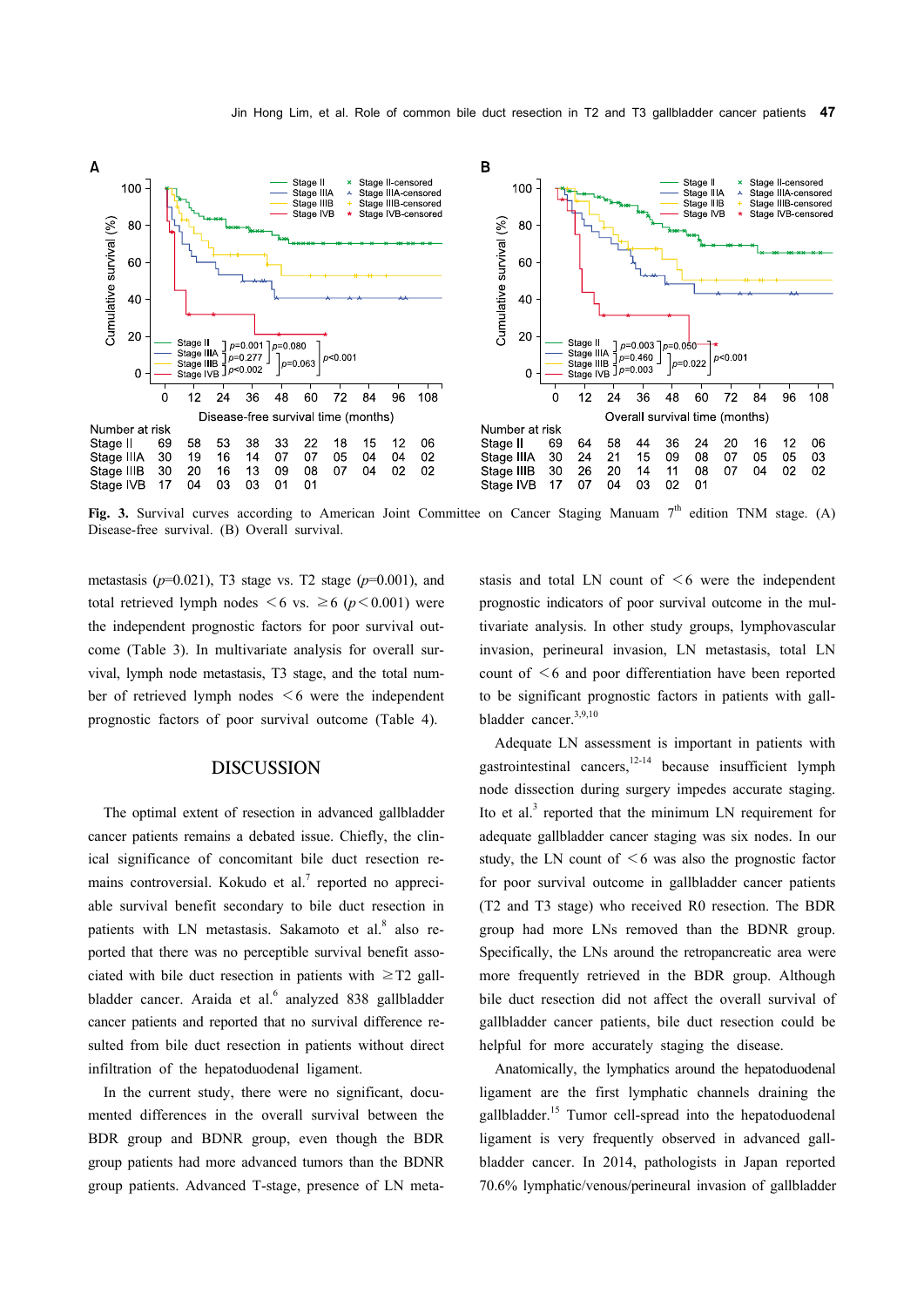

**Fig. 4.** Survival curves comparing the BDR and BDNR groups. (A) Overall survival for Stage II. (B) Overall survival for Stage IIIA. (C) Overall survival for Stage IIIB. (D) Overall survival for Stage IVB. BDNR group, Bile duct non-resection group; BDR group, Bile duct resection group.



**Fig. 5.** Survival curves comparing the BDR and BDNR groups for liver resection patients. (A) Overall survival. (B) Disease-free survival. BDNR group, Bile duct non-resection group; BDR group, Bile duct resection group.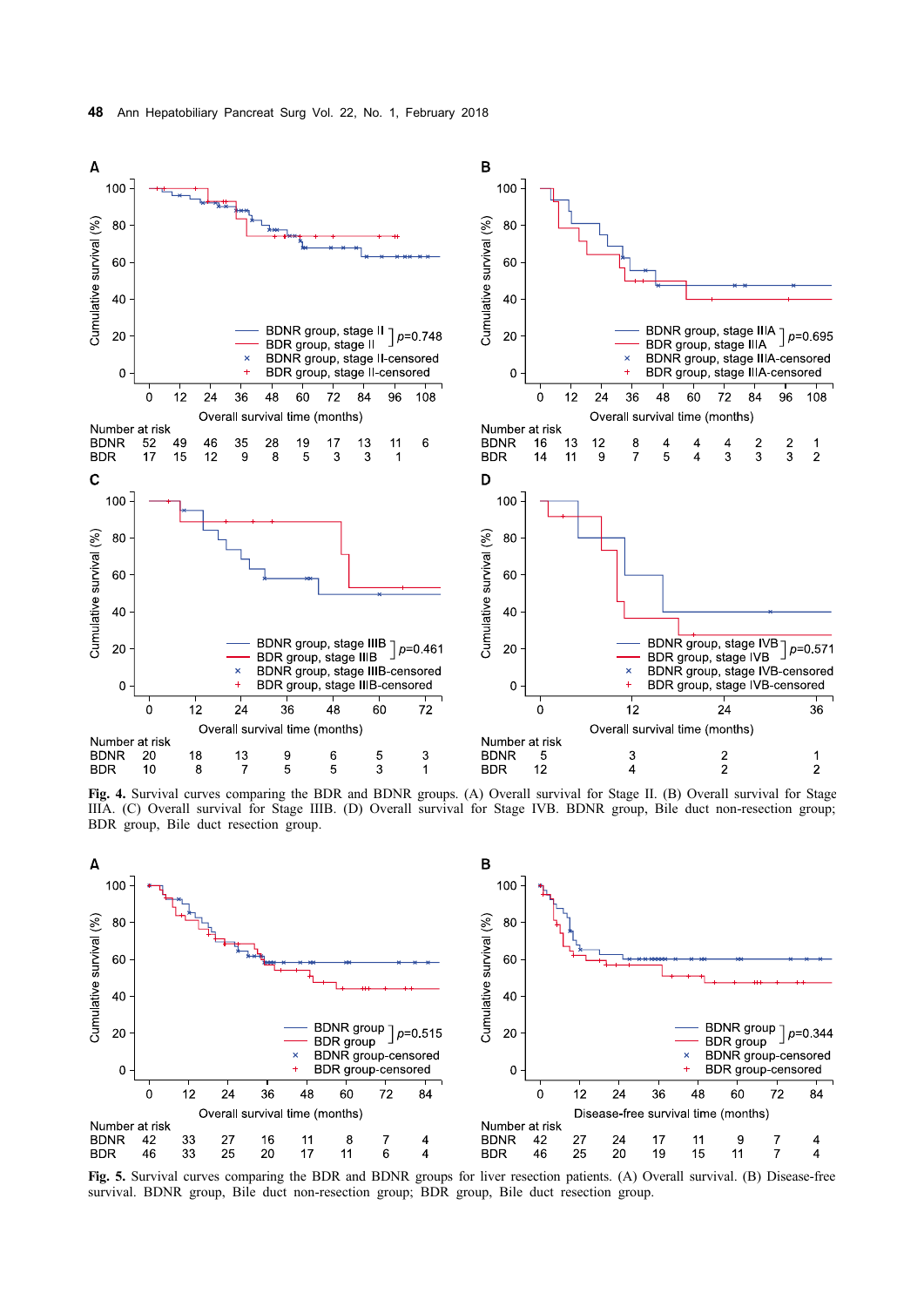| Variables                         | Univariate analysis       |            | Multivariate analysis   |            |  |
|-----------------------------------|---------------------------|------------|-------------------------|------------|--|
|                                   | HR $(95\% \text{ CI})$    | $p$ -value | $HR (95\% CI)$          | $p$ -value |  |
| Age, years $(n)$                  |                           |            |                         |            |  |
| $\leq 65$ (99) vs. $\geq 65$ (50) | $1.012$ $(0.607-1.686)$   | 0.964      |                         |            |  |
| Sex (n)                           |                           |            |                         |            |  |
| Male $(67)$ vs. Female $(82)$     | $1.247(0.749-2.078)$      | 0.391      |                         |            |  |
| Bile duct resection (n)           |                           |            |                         |            |  |
| Yes $(54)$ vs. No $(95)$          | $1.668$ $(0.994 - 2.799)$ | 0.048      | $1.743$ $(0.973-3.121)$ | 0.062      |  |
| Liver resection $(n)$             |                           |            |                         |            |  |
| Yes $(89)$ vs. No $(60)$          | $1.472(0.863-2.511)$      | 0.150      |                         |            |  |
| Para-aortic LN dissection (n)     |                           |            |                         |            |  |
| Yes $(64)$ vs. No $(81)$          | $0.784$ $(0.452-1.359)$   | 0.380      |                         |            |  |
| Adjuvant therapy (n)              |                           |            |                         |            |  |
| Yes $(74)$ vs. No $(75)$          | $2.035(1.200-3.451)$      | 0.007      | $1.538$ $(0.890-2.658)$ | 0.123      |  |
| Size, cm (n)                      |                           |            |                         |            |  |
| $<$ 3 (43) vs. $\geq$ 3 (56)      | $0.706$ $(0.356-1.399)$   | 0.313      |                         |            |  |
| Differentiation (n)               |                           |            |                         |            |  |
| $WD (47)$ vs. MD to PD $(84)$     | $0.600(0.325-1.111)$      | 0.097      |                         |            |  |
| Lymphovascular invasion (n)       |                           |            |                         |            |  |
| Pos. $(24)$ vs. Neg. $(125)$      | $1.926$ $(1.056-3.513)$   | 0.028      | $1.938(0.997-3.767)$    | 0.051      |  |
| Perineural invasion (n)           |                           |            |                         |            |  |
| Pos. (21) vs. Neg. (128)          | $1.886$ (0.977-3.639)     | 0.059      |                         |            |  |
| Lymph node metastasis (n)         |                           |            |                         |            |  |
| Pos. (53) vs. Neg. (96)           | $1.945(1.154-3.277)$      | 0.010      | $1.978$ $(1.111-3.522)$ | 0.021      |  |
| $T$ -stage $(n)$                  |                           |            |                         |            |  |
| T3 (50) vs. T2 (99)               | 2.870 (1.719-4.793)       | < 0.001    | 2.497 (1.466-4.251)     | 0.001      |  |
| Total retrieved lymph nodes (n)   | $1.709$ $(1.020-2.865)$   | 0.038      | 2.930 (1.605-5.349)     | < 0.001    |  |
| $\leq 6$ (58) vs. $\geq 6$ (91)   |                           |            |                         |            |  |

**Table 3.** Univariate and multivariate analyses of prognostic factors for disease-free survival

HR, hazard ratio; 95% CI, 95% confidence interval; WD, well differentiated; MD, moderately differentiated; PD, poorly differentiated; Pos., positive; Neg., negative

cancer (T2 and T3).<sup>16</sup> In our study, the BDR group had more lymph nodes retrieved around the retropancreatic area vs. the BDNR group. While other lymph node stations did not yield more retrieved lymph nodes for the BDR group, total number of lymph nodes retrieved was significantly higher in the BDR group. These results indicate that lymph node dissection with bile duct resection allow more thorough removal of lymph nodes without leaving remnant lymph nodes and connective tissue around the hepatoduodenal ligament.

Gallbladder cancer can spread in a skipped manner. Shimizu et al.<sup>17</sup> in pathologic analysis of 50 patients with advanced gallbladder cancer, reported that 30 (60%) patients with the hepatoduodenal ligament invasion including five patients with skipped lesion from the primary tumor. Among patients with hepatoduodenal ligament invasion, 25 (83%) patients showed cancer cells in extrahepatic bile duct and 21 (70%) patients showed occult microscopic extension. Ogura et al. $18$  also reported discontinuation of tumor invasion into the hepatic parenchyma. In terms of these findings, BDR has a potential benefit of eradicating occult tumor spread at the common bile duct from gallbladder cancer because of the possibility of skipped lesions not involving the cystic duct margin. We could not, however, affirm any positive effect on the long-term survival rate attributable to, or associated with, BDR. As such, it may be that the role of BDR may be limited to improved staging of gallbladder cancer as discussed in our study.

Too, the patients in the BDR group were afflicted with more aggressive cancer than the BDNR group and accordingly, surgical resection in the BDR group was also more extensive than in the BDNR group. To minimize the bias from extensive surgical resection and aggressive cancer in BDR group, only the patients with liver resection were further analyzed. Bile duct resection involved longer operative time and long postoperative hospital stays. These findings somewhat echo the findings reported by another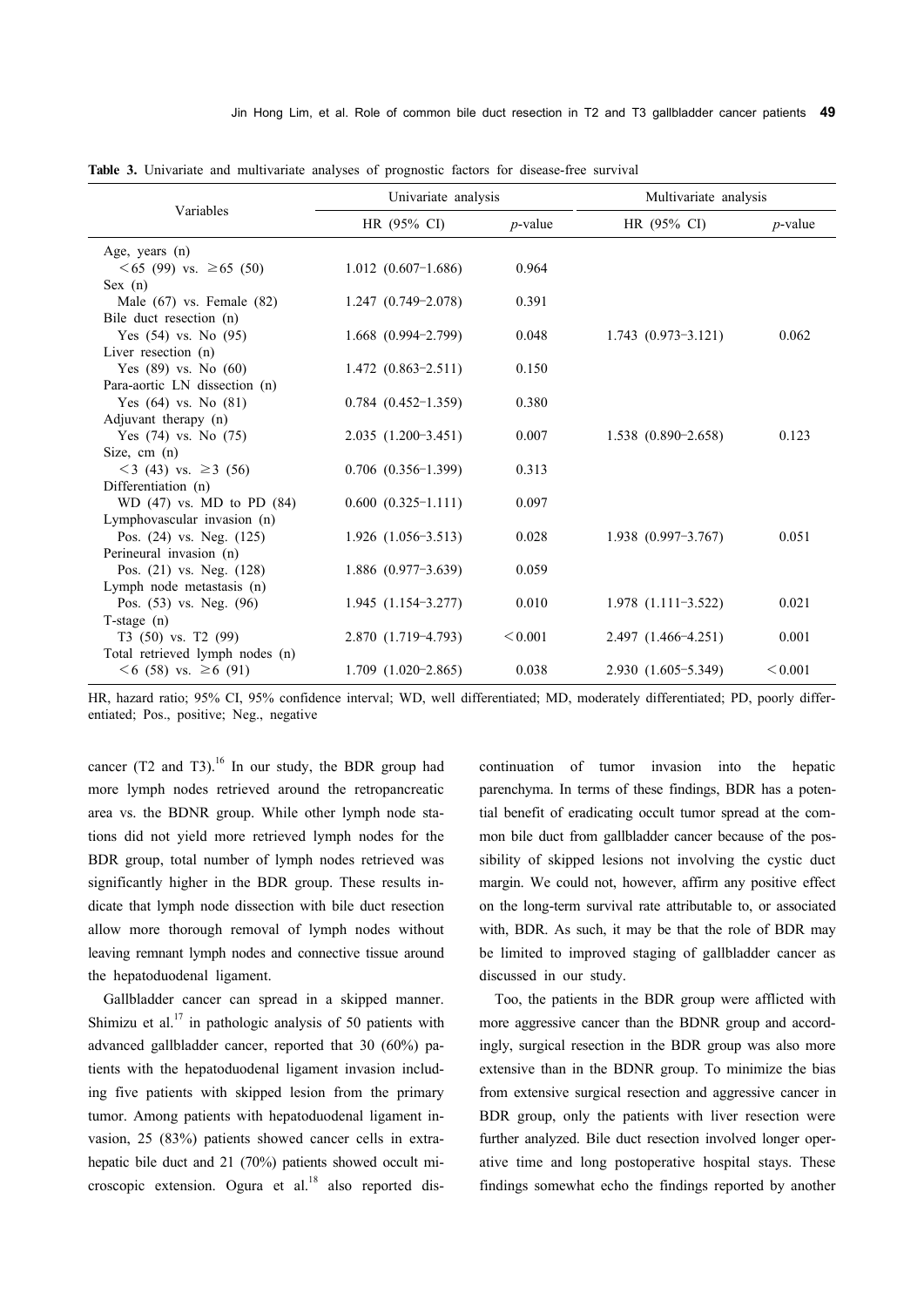#### **50** Ann Hepatobiliary Pancreat Surg Vol. 22, No. 1, February 2018

|                                           | Univariate analysis  |            | Multivariate analysis |            |  |
|-------------------------------------------|----------------------|------------|-----------------------|------------|--|
| Variables                                 | $HR (95\% CI)$       | $p$ -value | $HR (95\% CI)$        | $p$ -value |  |
| Age, year                                 |                      |            |                       |            |  |
| $< 65$ vs. ≥65                            | $0.94(0.56-1.58)$    | 0.82       |                       |            |  |
| <b>Sex</b>                                |                      |            |                       |            |  |
| Male vs. Female                           | $1.17(0.70-1.97)$    | 0.55       |                       |            |  |
| Body mass index, $kg/m2$                  |                      |            |                       |            |  |
| $\langle 25 \text{ vs. } \geq 25 \rangle$ | $1.13(0.67-2.02)$    | 0.67       |                       |            |  |
| Bile duct resection                       |                      |            |                       |            |  |
| Yes vs. No                                | $1.48(0.87-2.52)$    | 0.15       |                       |            |  |
| Liver resection                           |                      |            |                       |            |  |
| Yes vs. No                                | $1.50(0.88-2.57)$    | 0.14       |                       |            |  |
| Para-aortic LN dissection                 |                      |            |                       |            |  |
| Yes vs. No                                | $0.70(0.40-1.23)$    | 0.21       |                       |            |  |
| Adjuvant therapy                          |                      |            |                       |            |  |
| Yes vs. No                                | $1.56$ $(0.92-2.65)$ | 0.10       |                       |            |  |
| Size, cm                                  |                      |            |                       |            |  |
| $\leq$ 3 vs. $\geq$ 3                     | $0.63$ $(0.32-1.27)$ | 0.20       |                       |            |  |
| Differentiation                           |                      |            |                       |            |  |
| WD vs. MD to PD                           | $0.63(0.34-1.16)$    | 0.14       |                       |            |  |
| Lymphovascular invasion                   |                      |            |                       |            |  |
| Positive vs. Negative                     | $1.83$ $(0.99-3.41)$ | 0.06       |                       |            |  |
| Perineural invasion                       |                      |            |                       |            |  |
| Positive vs. Negative                     | $1.99(1.03-3.86)$    | 0.04       | $1.56(0.78-3.10)$     | 0.21       |  |
| Lymph node metastasis                     |                      |            |                       |            |  |
| Positive vs. Negative                     | $1.95(1.15-3.28)$    | 0.01       | $2.59$ $(1.47-4.54)$  | < 0.01     |  |
| T-stage                                   |                      |            |                       |            |  |
| T3 vs. T2                                 | $3.12(1.85-5.27)$    | < 0.01     | $3.14(1.86-5.32)$     | < 0.01     |  |
| Total retrieved LN number                 |                      |            |                       |            |  |
| $<6$ vs. $\geq 6$                         | $1.87(1.10-3.19)$    | 0.02       | $2.51(1.44-4.39)$     | < 0.01     |  |

**Table 4.** Univariate and multivariate analyses of prognostic factors for overall survival

HR, hazard ratio; 95% CI, 95% confidence interval; WD, well differentiated; MD, moderately differentiated; PD, poorly differentiated; LN, lymph node

study group.<sup>9</sup> However, we detected no relationship between bile duct resection and the postoperative complication rate documented by our study, even though bile duct resection always required bilioenteric anastomosis. Adverse effects of bile duct resection were almost always limited to the immediate postoperative period.

Recurrence of gallbladder cancer is more likely to involve a distant site and frequently occurs in early-stage disease.<sup>19,20</sup> The peritoneum, liver and retroperitoneal lymph nodes tend to be the most common recurrence sites of a primary gallbladder cancer.<sup>20</sup> This recurrence pattern has tended to obscure the potential beneficial effect of bile duct resection in obviating a local recurrence. Moreover, patients with advanced cancer received adjuvant therapy, which has reported favorable results with regard to the survival benefits for gallbladder cancer.<sup>21,22</sup> The recurrence rate in the BDR group was not significantly different from that of the BDNR group in this study. To estimate the

relationship between the recurrence rate and bile duct resection, the effectiveness of bile duct resection for accurate lymph node dissection must be evaluated further.

About half of the patients who participated in this study received adjuvant therapy. Thirty-three patients in the BDR group and 22 patients in BDNR group belonged to 7<sup>th</sup> edition AJCC stage of greater than IIIA group. With 22 patients in each group undergoing adjuvant therapy, eleven patients in the BDR group did not receive adjuvant therapy due to patient refusal or poor performance status. This may have confounded the results in survival analysis. Moreover, results of this study may have been influenced by heterogeneous nature of the adjuvant therapy. Due to limited size of this study, further subgroup analysis on different regimens used was not possible. With more uniform adjuvant treatment, better analysis on the efficacy of bile duct resection may by possible.

Bile duct resection seems to only influence staging and